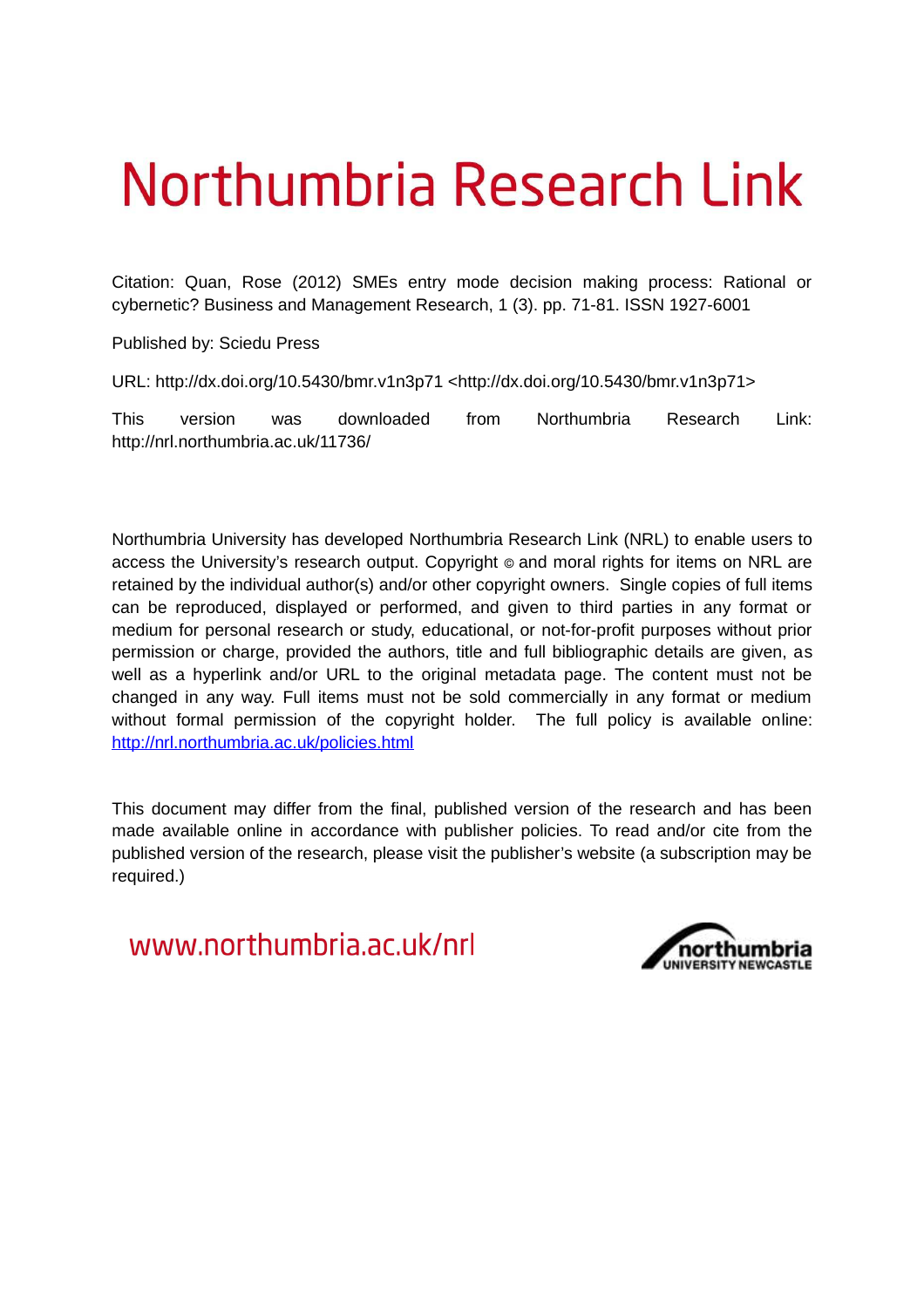# SMEs Entry Mode Decision Making Process: Rational or Cybernetic?

Rose Quan (Corresponding author) Newcastle Business School, Northumbria University 87 New Bridge, Newcastle upon Tyne, NE1 8ST, England E-mail: rose.quan@northumbria.ac.uk

| Received: July 21, 2012 | Accepted: July $31, 2012$                  | Online Published: August 30, 2012 |
|-------------------------|--------------------------------------------|-----------------------------------|
| doi:10.5430/bmr.v1n3p71 | URL: http://dx.doi.org/10.5430/bmr.v1n3p71 |                                   |

#### **1. Introduction**

The decision making process in foreign market entry mode choices is an important strategic procedure (Argarwal & Ramaswami, 1992; Almor, 2001; Alon, 2004; Nakos & Brouthers, 2002). A process-orientated mode, practically, provides rules for decision makers who can apply these rules to their entry mode choices. However, little work has been done at identifying the decision making process in light of firms' strategic entry mode choices (Decker' & Zhao, 2004), especially in the context of small and medium sized firms (SMEs).

Managers choose different analytical strategies in their decision making. The entry mode literature traditionally assumes that internationalization decisions are rational (Nielsen & Nielsen, 2011; Brouthers & Hennart, 2007) According to the rational decision making strategy, the business environment is predictable for decision makers. In this way, managers make the accurate interpretation and evaluate all available information to make their strategic decisions. However, international business (IB) scholars, indeed, ignore the fact that decisions on how to enter foreign markets and how to select the entry modes are characterized by complexity and incomplete information (Hambrick & Mason, 1984). According to Schwenk (1988), human interactive capacities are limited. Decision makers can only capture limited information (e.g. external environment including political stabilities, market conditions and internal environment mainly related to firms' ownership advantages) rather than all the complexities, especially for SMEs decision makers. Strategic entry decision-making for SME managers is unfamiliar and uncertain. The context of decision making for SME managers is complex and dynamic (Kumar & Subramaniam, 1997). Following this argument, the cybernetic decision making concept is introduced (Steinbruner, 1974).

According to Steinbruner (1974) and Kumar and Subramaniam, (1997), the cybernetic strategy advocates that decision makers have limited analytic capability. Only limited information can be used when managers make their strategic decisions. Considering constrains SMEs encounters (e.g. lack of resource and experience), it is assume that SME managers tend to use less formal (non-rational) strategy. Nevertheless, the empirical studies of SME managers' strategic entry decision making are limited. Further investigation is needed.

This paper explores what strategic options SME managers adopt in their entry mode choices (rational or cybernetic) and what decision making process these SMEs decision makers employ. By answering these research questions, this paper makes a threefold contribution. First, it integrates entry mode choice literature into the strategic literature in order to illuminate the decision making process that SMEs decision makers adapt. Second, while existing research primarily focuses on influencing factors and their impact on the outcomes of the entry mode choices, this paper contributes to the entry mode literature by investigating another important aspect related to entry decision making *process* which is something missing in the middle between the influencing factors and final outcomes. It is hoped that the results of this study will provide valuable insights for both IB scholars and managerial practitioners to enrich their understandings of SMEs' entry mode decision making process. Third, it is noted that majority studies of entry mode choices are either based on MNEs or SMEs from developed countries entering developing countries. To enhance our understanding of SMEs' internationalization, studies of SMEs' entry decision making process in different contexts (e.g. Asian SMEs from developing countries enter developed country) is required (Pinho, 2007; Brouthers, Brouthers & Werner, 1999; 2000).

# **2. Theoretical Background**

# *2.1 Entry Mode Choice*

Entry mode decision is one of the fundamental strategic decisions when firms expend their business in the foreign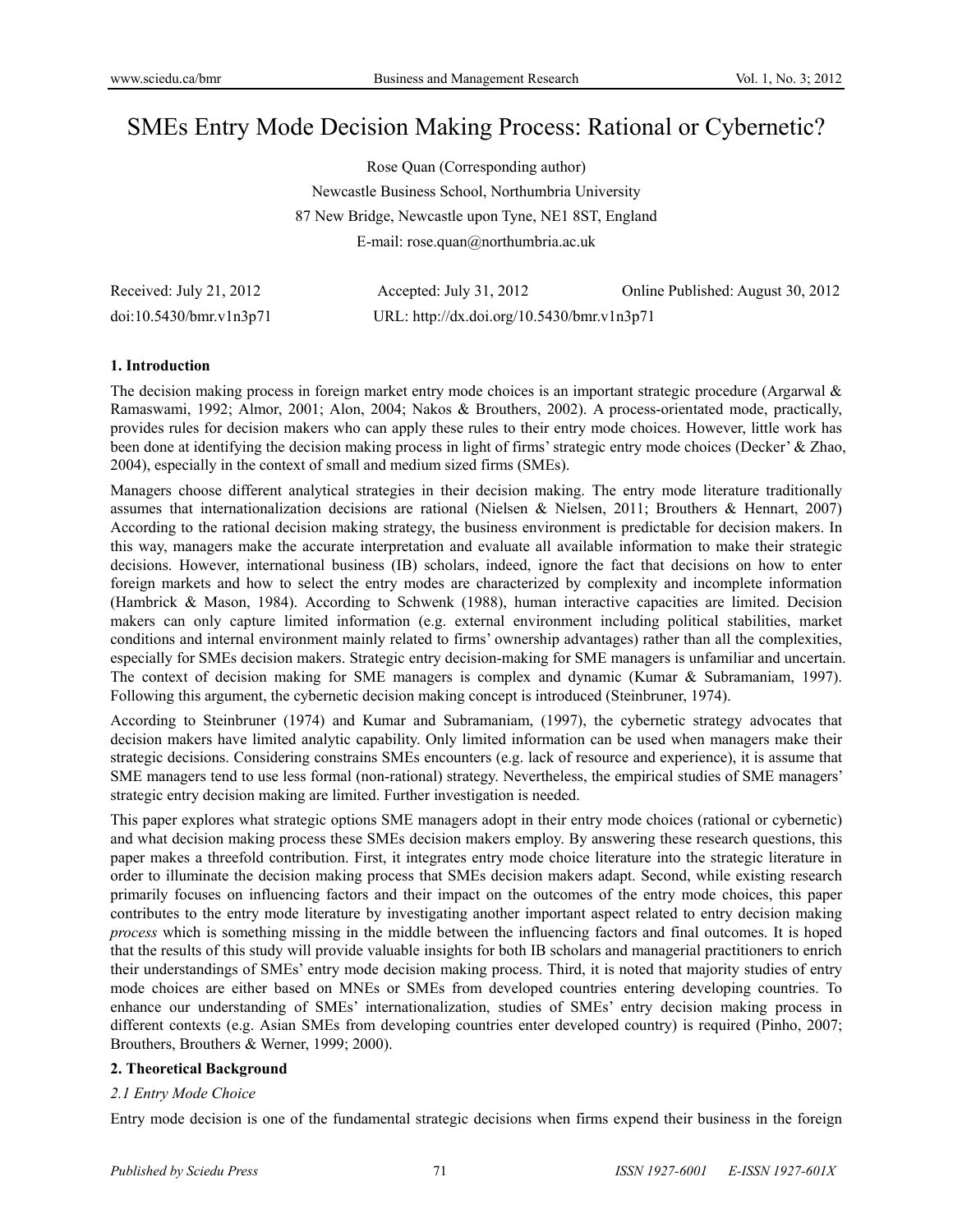markets due to its nature of highly uncertain and risky (Nielsen & Nielsen, 2011). An entry mode is defined as the institutional arrangement by which a firm transfers its products, technologies, human skills, or other resources into a market (Wild, Wild & Han, 2000). As entry mode choice decisively affects firms' performance at international markets (Brouthers, Brouthers & Werner, 1999), a number of theories have been developed related to entry mode choices, such as transaction costs analysis (Anderson & Gatignon, 1986), stage model (Johanson & Vahlne, 1977), network theory (Cawthorne, 1995; Coviello & McAuley, 1999; Chetty & Agendal, 2008) and eclectic paradigm (Dunning, 1988, 1998, 2000).

A number of researchers have attempted to classify different entry modes. According to the leading IB scholars, control is essential for firms' success of foreign investments. Control determines risks and returns (Anderson & Gatignon, 1986; Roots, 1994). By considering the inter-dependent linkage among control, return and risk, Anderson and Gatignon (1986) divided entry modes into three different levels: high control entry modes (high risks but high returns); medium control entry mode and low control entry mode (low risks but low profits). Focusing on more management perspective, Root (1994) suggested alternative classification of entry modes, including export entry modes (direct and indirect); licensing; joint ventures and wholly owned subsidiaries. Roots' entry mode classification has been accepted as the commonly used entry mode choices in the prior international entry mode literature. These classifications are largely based on considerations of costs; control; benefits and risks. As no one mode is ideal for different types of businesses, different contexts must be taken into account during the entry decision making process (e.g. firms entering different countries).

#### *2.2 Decision making process: Rational vs. Cybernetic*

Making decisions is one of the most important tasks in managers' daily life. The outcomes of decisions determine a business survival (Lu & Beamish, 2001). Managers' managerial behavior can be understood through the study of decision processes and decision contexts (Pettigrew, 1988). The decision making process of entry mode choices has drawn a number of researchers' attentions (e.g. Root, 1994; Kumar & Subramaniam, 1997; Pan & Tes, 2000; Young *et al* 1989; Reid, 1981). According to them, different strategic approaches related to entry decision making process can be used at different levels, for instance, the rational decision-making strategy (Mintzberg, Ahlstrand & Lampel, 1998) and cybernetic decision-making strategy (Lindzey & Aronson, 1985; Kumar & Subramaniam, 1997).

Rational decision-making strategy is a deliberate process of conscious thought. Managers adopting this approach make their decision-making as deliberate as possible (Mintzberg, Ahlstrand & Lampel, 1998). A rational decision-making process requires massive resources commitment, such as collecting and analyzing data, holding/ planning meetings (Johnson & Whittington, 2006; Porter, 1996). They cybernetic analytical strategy is contrast to rational strategy. The management cybernetics is first introduced by Stafford Beer in the late 1950s. According to Beer (1959), management cybernetics is a field of knowledge which helps decision makers to achieve the right approach to complexity. The cybernetic decision-making strategy draws on Simon's (1955) assumption that human brain hardly obtains a rational solution to problems by considering all elements as it has a limited analytic capability. Extending Simon's (1955) perspective into a manager's strategic decision-making, Steinbruner (1974) propounds a cybernetic model of decision-making which suggests that only limited relevant factors can be taken into account by decision makers. Stenbruner, setting on Simon's bounded rationality, "combined the notions of satisficing and models cognitive process" and argues that "the cybernetic decision makers decomposes the problem and the environment into stable subsystems. Only a small number set of critical variables are monitored and the final decision is made by a sequential process based on some heuristic (Kumar and Subramaniam, 1997: 64)". Many researchers have strongly suggested that strategy selection is a combination of make a correct decision and desire to minimize efforts (Beach & Mitchell, 1978; Payne, 1982). Drawing from this rational, Kumar and Subramaniam (1997) argue that the choice of cybernetic strategy over the rational strategy can be based on a cost/ benefit analysis.

In the context of international business studies, Kumar and Subramaniam (1997) argue that one of the important Steps in a firm's entry mode choices is to decide what strategic approach can be adopted by decision makers. Taken for granted, international strategic decisions are more complex compared to domestic businesses in a number of ways. Externally, international business often involves foreign currencies, different political and legal systems, and various cultures cross national boundaries. These external factors generate a lot of uncertainties and unpredictabilities. Internally, international organizations face greater challenges to configure and develop their available resources effectively to meet companies' international expansion (Johnson, Scholes & Whittington, 2006). All these factors make international strategic decision-making a very complex and dynamic process (Aharoni, 1966; Ghauri & Holstius, 1996; Griffin & Pustay, 2005; Johnson). Consequently, managers' strategic decisions are dependent on availability and amount of information they can obtain. If the costs of accurate information are too expensive,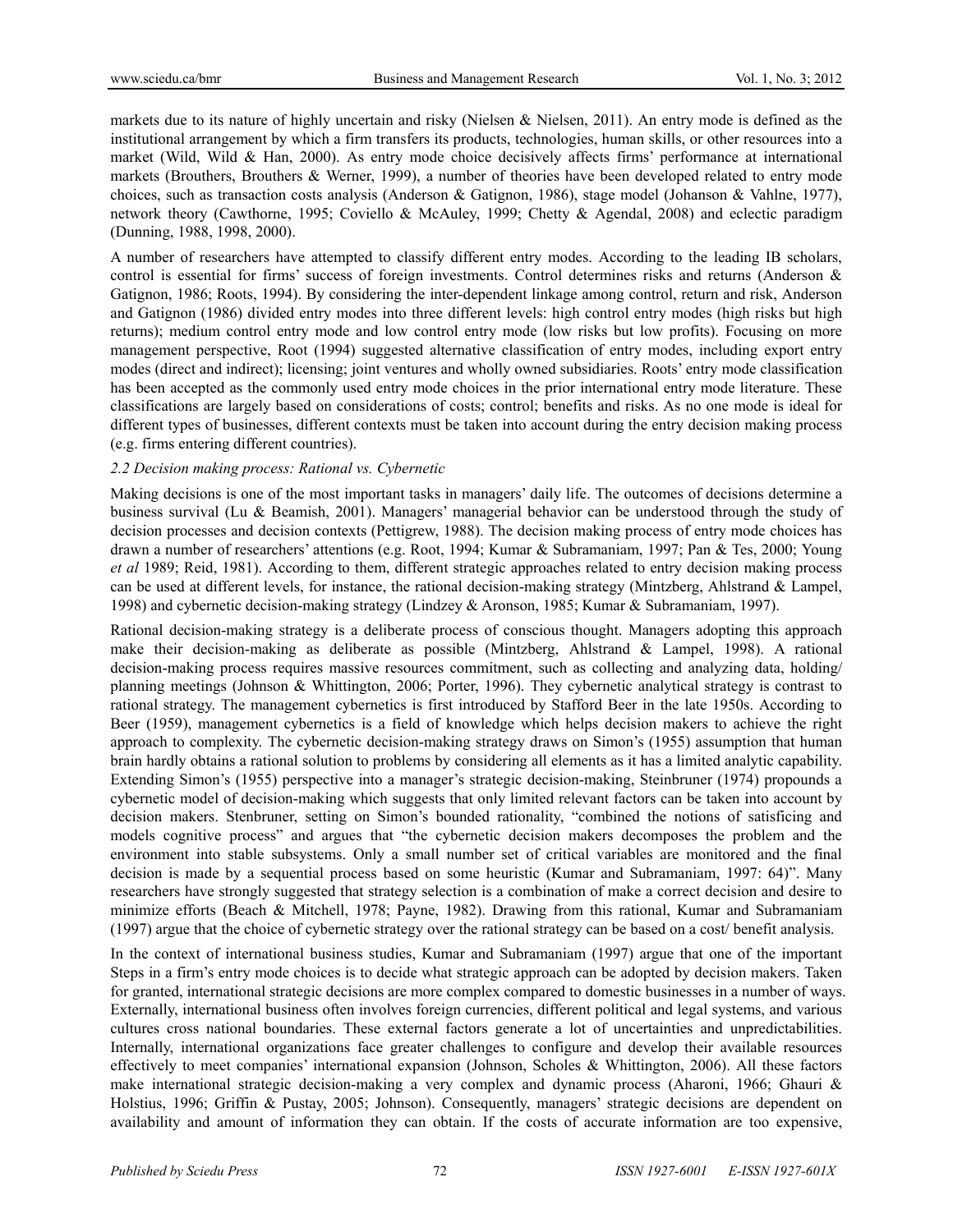managers may choose cybernetic strategy. Applying this notion into the context of international entry decision making process, Kumar and Subramaniam (1997) assumed that many SME managers intend to use cybernetic strategy because they have limited time and resource to collect immense information. Nevertheless, this assumption is subject to empirical validation. This study fills this gap by exploring SME managers' strategic decisions in relation to entry mode choices.

# *2.3 Different Models of Entry Decision Making Process*

Based on rational and cybernetic approaches, different models of entry decision making process are developed. Root (1994) develops an entry decision-making model (see figure 1). This decision model integrates 3 aspects over the entry mode decision planning and process: the availability of company resources, risk and nonprofit objectives. Figure 1 shows that decision makers start with reviewing all different entry modes, then analyzing both external and internal influencing factors on the basis of reliable information. Drawing upon the outcomes of the analysis, the feasibility of entry modes can be decided. The feasible entry modes include, as Root (1998) claims, all possible entry modes to penetrate the target county within the company's resource and commitment capabilities. After feasible entry modes are screened, comparative analyses of profit contributions, risks and nonprofit objectives need to be conducted among these feasible entry modes. Finally, decision makers bring the analytical results together for an overall comparative assessment and rank the feasible entry modes to decide the most appropriate entry mode.

# Insert Figure 1 here

Root's (1994) entry mode decision process shown in figure 1 is based on the assumption of rational decision-making strategy. Decision makers determine their entry mode choices in a deliberate way by screening massive information and spending large amounts of money and efforts. Root (1998) proposes that managers should consider all possible entry modes at the same level in making their entry mode decisions. He asserts that all the factors have the same level of relevance for all entry modes of entry. However, SMEs decision makers do not favorite this entry decision making process practically due to constrains of finance and other resources (e.g. experiences and skills). Drawing on the contingency theory, Kumar and Subramaniam (1997), alternatively, developed a contingency mode of entry decision as presented in figure 2 below.

### Insert Figure 2 here

As shown in figure 2, this contingency entry decision-making process consists of five stages. The first stage involves entry problem recognitions (the entry decision-making context). Second, the entry tasks are evaluated. At this stage, Kumar and Subramaniam (1997) suggest that three questions should be asked: what factors that affect the modes have to be considered, from where information related to these factors can be collected? And how much these information might costs? At the third stage, a decision strategy to solve the entry problem has to be selected. Both rational decision-making strategy and cybernetic decision-making strategy can be adopted at this level. Fourth, information relevant to the selected strategy (either rational or cybernetic) should be collected. Finally, considering all the outcomes of previous four stages, the actual choice of foreign market entry modes will be decided when entering the foreign markets.

Having discussed earlier, managers, using cybernetic strategy, attempt to reduce the complexity in their entry mode choices (Kumar & Subramaniam, 1997). By doing so, decision makers use a 3 steps process in their entry mode choices: 1) managers use a hierarchical process during the mode of entry decision task; 2) managers consider only a few critical factors at each level; 3) managers consider different factors at different level. Critically, the contingency framework of entry mode decision is too 'general' to provide greater implications for the managers in practice. As the authors themselves suggest "how managers actually make the mode of entry decision should be further investigated (p.69)". Also, it is noticed that this contingency framework is theoretically based and not empirically tested yet.

# *2.4 SMEs and Entry Mode Decision*

Prior studies in relation to entry mode choices are grounded in rational choice modes (Nielsen and Nielsen, 2011). This is because large numbers of entry mode studies are developed on the basis of multinational enterprise (MNEs). The nature differences between SMEs and MNEs in terms of size, financial constrains, human resources distinguish their choices of strategic entry mode decisions.

In one of his studies, Buckley (1998) indicates that the role of uncertainties of internationalization looms large in SMEs' decision-making. In addition to bias of information acquisition and time constraints, SME managers normally take short cuts and inadequate evaluations in their international decision making. Further to Buckley's (1998) suggestions, Kumar and Subramaniam (1997) assumed that strategic entry decision-making for SME managers is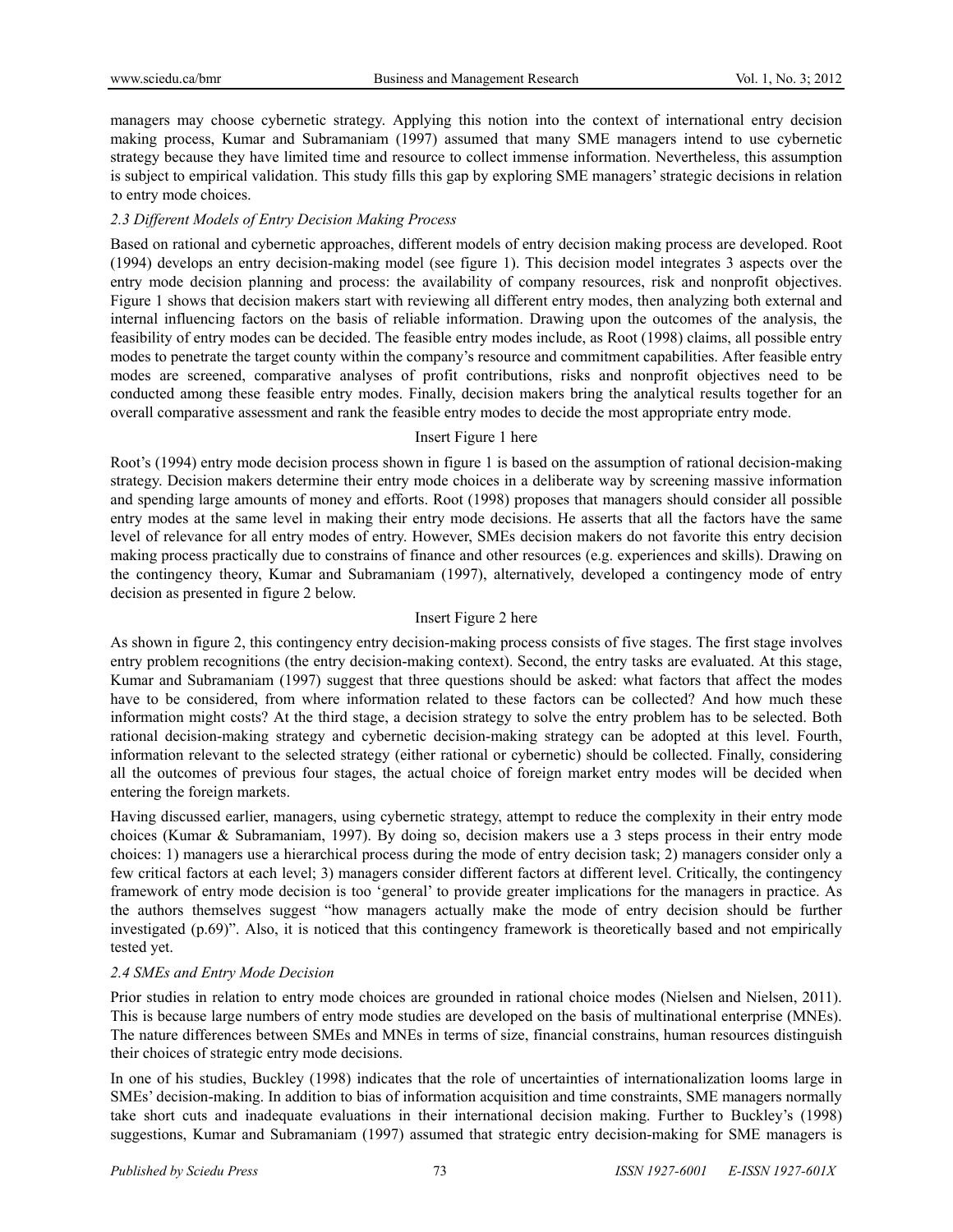dynamic; the context is complex; and the environment is less-accountable. As a result, SME decision makers tend to use less formal and less elaborate strategy in their entry decision-making process. As Kumar and Subramaniam (1997) assert that a cybernetic decision-making model is more suitable for SME managers in deciding their strategic entry modes since the rational decision-making mode requires massive resources and time commitment. Most SMEs lack of resources and analytical skills to handle comprehensive information (Steinbruner, 1974; Kumar & Subramaniam, 1997; Musso & Francioni, 2012).

To sum up, a market entry mode choice is one of the most important issues and critical strategic decision for firms' international expanding as it has strong impact on a firm's future performance (Root, 1994; Decker and Zhao, 2004). Previous research in this area largely focuses on the relationship between influencing factors and entry mode choices. Little attention has been put on the entry mode decision-making process. Indeed, the latter is essential for managers from practice perspective. More empirical studies in this area should be carried out. This paper attempts to fill this research gap in the context of SMEs from the mainland China operating in England.

#### **3. Research Methods**

Rather than a 'question-answer' survey format, this study employed qualitative research method. This is because the decision making process is best understood through decision makers' personal experience. Such a complexity issue cannot be in-depth explored by a statistic survey (Nadin & Cassell, 2004; Strauss & Corbin, 1998). Therefore, the semi-structured interview is the most suitable research method to gain insights of SMEs decision makers' experience (Bryman & Bell, 2003).

This study sampled Chinese SMEs (CSMEs) from the mainland China operating in the UK. According to Emst and Young European Investment Monitor (2007), UK accounts 40% of all Chinese investment in Europe and there are 43 Chinese firms operating in this region. The sample consisted of 20 CSMEs either owner mangers or marketing managers. The interview involved three main steps: preparing the interview (e-mailed the participants); conducting the interview (colleting the data for the main study) and post interview (presented the results of the findings). To avoid misunderstanding caused by language obstacles, all interviews were conducted in Chinese during the interviews and translated into English. For each interview conducted, the tape recorded data were listened immediately to check if the interview data was properly recorded. If not, the interviewees are re-contacted and another appointment was made as early as possible. Finally, all the relevant documents for each interview are labeled and filed, including transcripts, informed consent, filed notes, research summary reports.

To ensure that data analysis is 'systematic, sequential, verifiable and continuous (Krueger & Casey, 2000: 128)', three stages of data analysis are conducted: data reduction, template analysis and data display and drawing conclusions. At data reduction stage, written notes, memos, narrative extracts, as well as some English translations of important quotes are produced. Following the first stage, the template analysis method recommended by King (2004) was employed to identify the key themes. Based on the initial template, after the first round of coding was completed, the transcripts and other research documents are re-read and re-coded. If there were new codes emerged, these codes were arranged into the initial template until the final template was completed. To enhance the high quality of the research outcomes, a post –interview method was used for this study. Four CSMEs managers and one senior governor from the CSMEs provincial Bureau were interviewed after the data analysis were completed.

#### **4. Findings and Discussions**

The twenty interviewed CSMEs managers were selected from a wide range of industries, including the textile industry (garment and house soft decoration firms); the food industry (soft drink and Chinese food companies); computing industry (computer accessories and software design firms) and Chinese medicine, property renting and consultant firms from the service sector. The number of employees of these firms varies from 5 to 500. Based on the twenty semi-structured interviews, the findings of this study show that most of the CSME managers adopted a combination of rational strategy and cybernetic strategy at different level by following three consequent stages during their entry decision making process: gathering information, examining relevant influencing factors, deciding the suitable and realistic entry modes.

#### *4.1 Cybernetic strategy: Gathering Information*

The findings reveal that, as the first step of entry decision process, CSMEs managers started with the information gathering. The assumption of doing this was mainly because of the unfamiliarity of the host country. Manager N explored that: *"Entering England markets was our first foreign investment in Western developed countries, lack of the experience and information really bothered me. Getting relevant information is extremely important."* A number of CSME managers stressed the same comments with Manager N. From their accounts, there were so many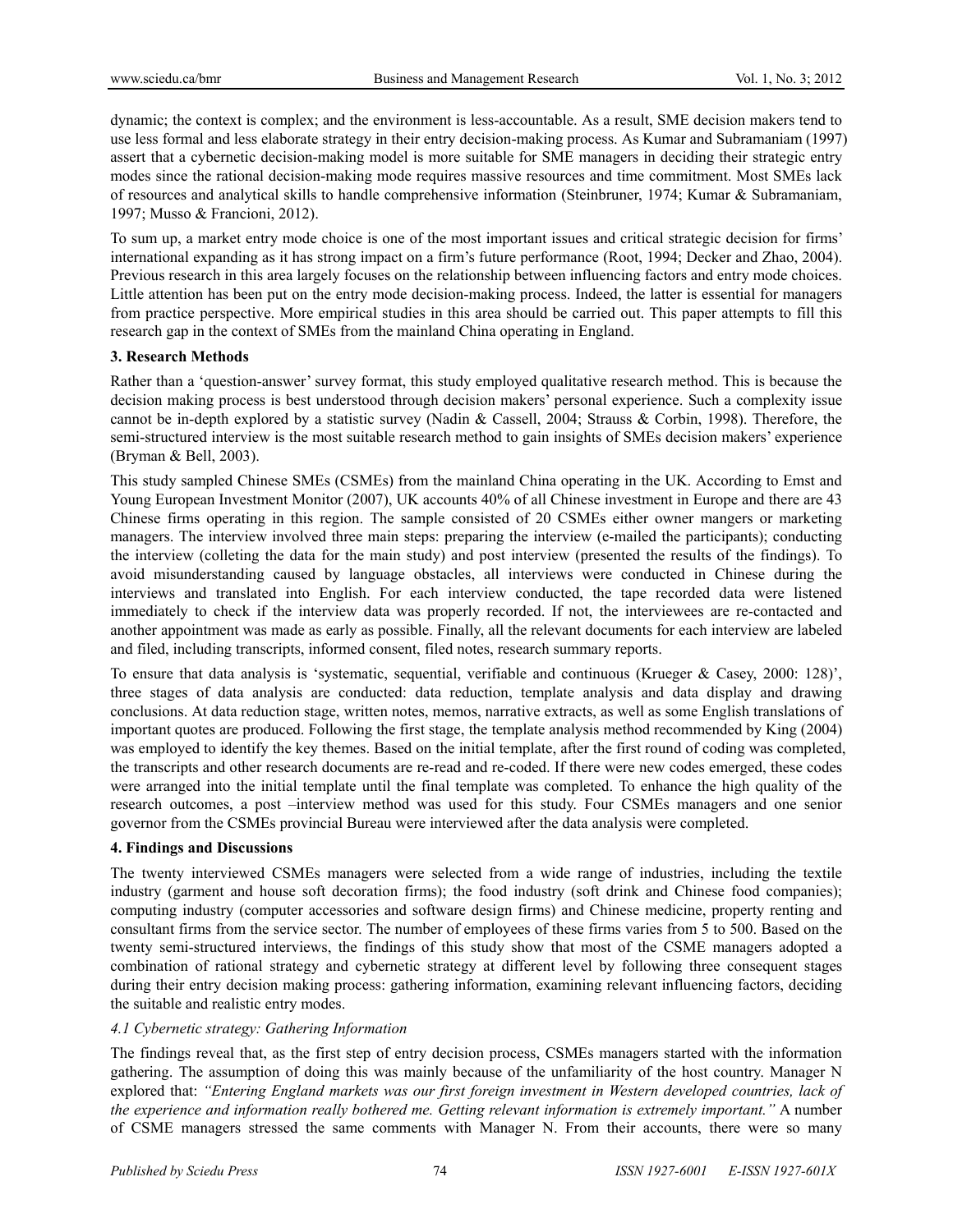uncertainties and unpredictabilities in the entry mode decision making process. Gathering information helped them to make optimal entry mode decision. These CSME managers used various channels, such as Government agents in the host country, business partners, websites, professional consultant (not many CSME managers can afford), managers' personal contacts in the host countries etc. Some of the CSME managers spent one or two months visiting the UK to search for the first hand market information.

The **Manager T** from a Chinese food company explained that:

*At the beginning, we were JUST about interested in doing business in UK, but we had no clear business idea till we first time visited the UK. During the visit, we found that many Chinese students and scholars living in the North East of England, this information helped us to identify our niche markets. After further investigation and analysis, we started our business here (in the North East of England). In my experience, information must be collected before any decisions have been made, especially the accurate, reliable and valid information.*

From Manager T's narratives, it was interpreted that the uncertainty of internationalisation was truly a concern of CSME managers in deciding their entry modes when entering England. Most of them confirmed that entering the Western foreign markets was a big decision for them. In this sense, these CSME managers tended to be rational because of the less-accountable environment in the international markets. However, at the same time, these CSME managers made their personal judgements by prioritising different groups of information in their market entry mode choices. The purpose of doing this is simply because these CSMES lacked of not just resources but also the time to collect immense accurate information.

#### *4.2 Be rational: Data Analysis Stage*

After collecting the information, CSME managers claimed that they moved to data processing and analysis. At this stage, the key influencing factors were carefully analyzed. One CSME manager confirmed that: *"I then carefully evaluated the business environment mainly on focus of the marketing structure including customer demands and prices, Government supports, cultural differences between Chinese and British etc."* Of note, a number of CSME managers stressed that data processing and analysis stage was very dynamic and contingent. Sometimes, decision makers' interpretations of the collected data varied from one manager to another. So in this sense, results of this stage may lead to different entry mode choices. Most interestingly, some interviewed CSME manager explored that

> *We had never so systemically spent that much time making a business decision before. Plus, we did not have the experience and (were) unfamiliar with the mode of entry decision comparing with the managers from multinational firms. To choose an optimal entry mode, we had to think carefully in making our decision... a good experience.*

> *Entering foreign markets is different from domestic business activities as it is more complex and difficult, plus the costs, we got be careful ….. I was quite rational in making my entry decisions. I looked the information I had over again and again …. It was kind of experience I never had*

From these CSME managers' accounts, two patterns were discovered. First, it was evident that CSME managers tended to be more rational in their entry mode choices compared with their domestic decision-making. In the case of this study, these CSME managers tried to conducted data analysis in a rational manner at some stages during their entry decision-making process. Meanwhile, these CSME managers' personal decision-making attitude and personal characteristics had certain influences on their entry mode choices. For example, different experiences and educational backgrounds may affect their interpretations of collected information, and further influence their entry mode choices. By doing this, the data process and analysis by CSME managers might not be as elaborate as they planned.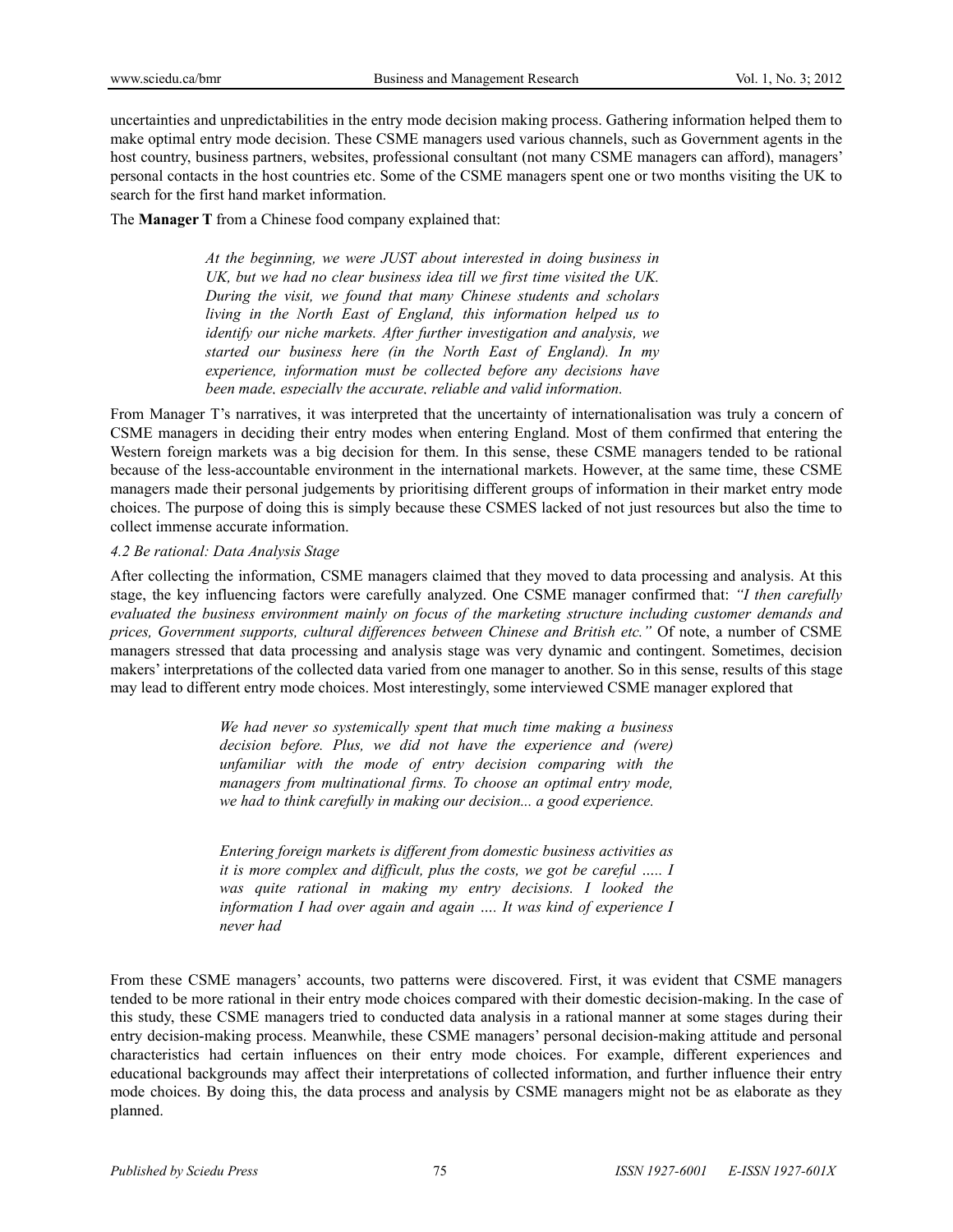#### *4.3 Entry Mode Decision: The Best or the Second Best*

From some CSME managers' narratives, the last stage of the decision-making process involved identification of the choice of entry mode. This stage was described by CSME managers as "*the most subjective and dynamic stage*." The findings of this study show that decision-making at this stage was contingent upon CSME managers' personal characteristic. In addition to CSME managers' knowledge, ability of English language and Western education backgrounds etc., their personal decision-making styles and preferences all their decision making process. For example, according to CSME managers, the time they would like to devote to the analysis and evaluation affects their final entry decision making process, as well as the outcomes of their entry mode choices.

One CSME manager explained how he made his entry mode choice by following this entry mode decision-making process. Most interestingly, he addressed his final entry mode decision by saying that:

> *What I did was that I had a few options in light of entry mode choices at beginning in my mind such as direct exporting, joint venture and Wholly-owned subsidiary, strategic alliance. To move down the next level, I decided the 'optimal entry mode' by analyzing and evaluating a set of factors and made my choices of 'the best entry mode'*. *However, the best entry mode sometimes could not be turned into 'the final entry mode' in a real-life situation*. *For example, I initially wanted to look for a joint venture partner in UK, but we cannot satisfy the potential British partner's needs (financial condition in mainly). Then we had to adopt exporting entry mode as our 'final entry mode'.*

Other two managers had similar experiences and comments with the above manager. They both confirmed that they had preferred entry mode after the analysis was conducted. However, to execute it, they had to work hard to overcoming some constraints, such as seeking government support in home countries, negotiating the percentage of shared equity with potential joint venture partners. One of them explained that: *"As our efforts made no results, we had to choose the other possible entry mode as our 'final entry mode' instead."* Another manager echoed that*: "The 'best' one was not always workable, so in this sense, we had to give up the best and choose the second best."*  According to these CSME managers' experiences, clearly, the decision of the final entry mode in this decision-making process is very dynamic and took long time to finalize it.

#### *4.4 Discussions*

Regarding the decision-making making process, it seems that both rational strategy (Mintzberg, Ahlstrand and Lampel, 1998) and cybernetic strategy (Lindzey & Aronson, 1985; Kumar & Subramaniam, 1997) are adapted by CSME managers. According to existing literature, rational strategy is more suitable for MNEs because rational decision strategy requires various analysis tools and entails very complex procedure. It involves sufficient resources commitment (Johnson, Scholes & Whittington, 2006; Porter, 1996). SMEs managers, in the contrast, more prefer cybernetic strategy suggested by Kumar and Subramaniam's (1997). Building upon the data analysis and the findings presented earlier, *this research illuminates that CSME managers adopted a combination of the cybernetic strategy and rational strategy approach in their entry mode choices. It extended the existing literature that suggests that SME managers normally take short cuts and inadequate evaluations in their international decision making* (Buckley, 1998).

The findings of this study show that, on the one hand, CSME managers in general are unable (or would not be willing to invest) to afford financial budgets due to the expensive costs in terms of collecting high quality of information. Consequently, it is not reliable for them to make comprehensive analysis rationally. Instead, only a certain critical set of factors based on the limited information were considered by these CSME managers. On the other hand, entering foreign market is different from domestic business expanding. The decision making in international scenario is more dynamic and complex (Aharoni, 1966; Ghauri & Holstius, 1996; Griffin & Pustay, 2005; Johnson, Scholes & Whittington, 2006). Rational strategy is requires at certain levels. This result did not follow the lead of Buckley (1998) who stated that SMEs normally take short cuts and inadequate evaluations in their international decision making. Together, it is concluded that CSME managers adopted the combination of rational and cybernetic strategy when they decide entry mode choices. This result corroborated with Beach and Mitchell (1978) and Payne (1982) who suggested that the strategy selection should be the results of compromise between to make a correct decision and desire to minimize efforts. It is also consistent with the cybernetic strategy originally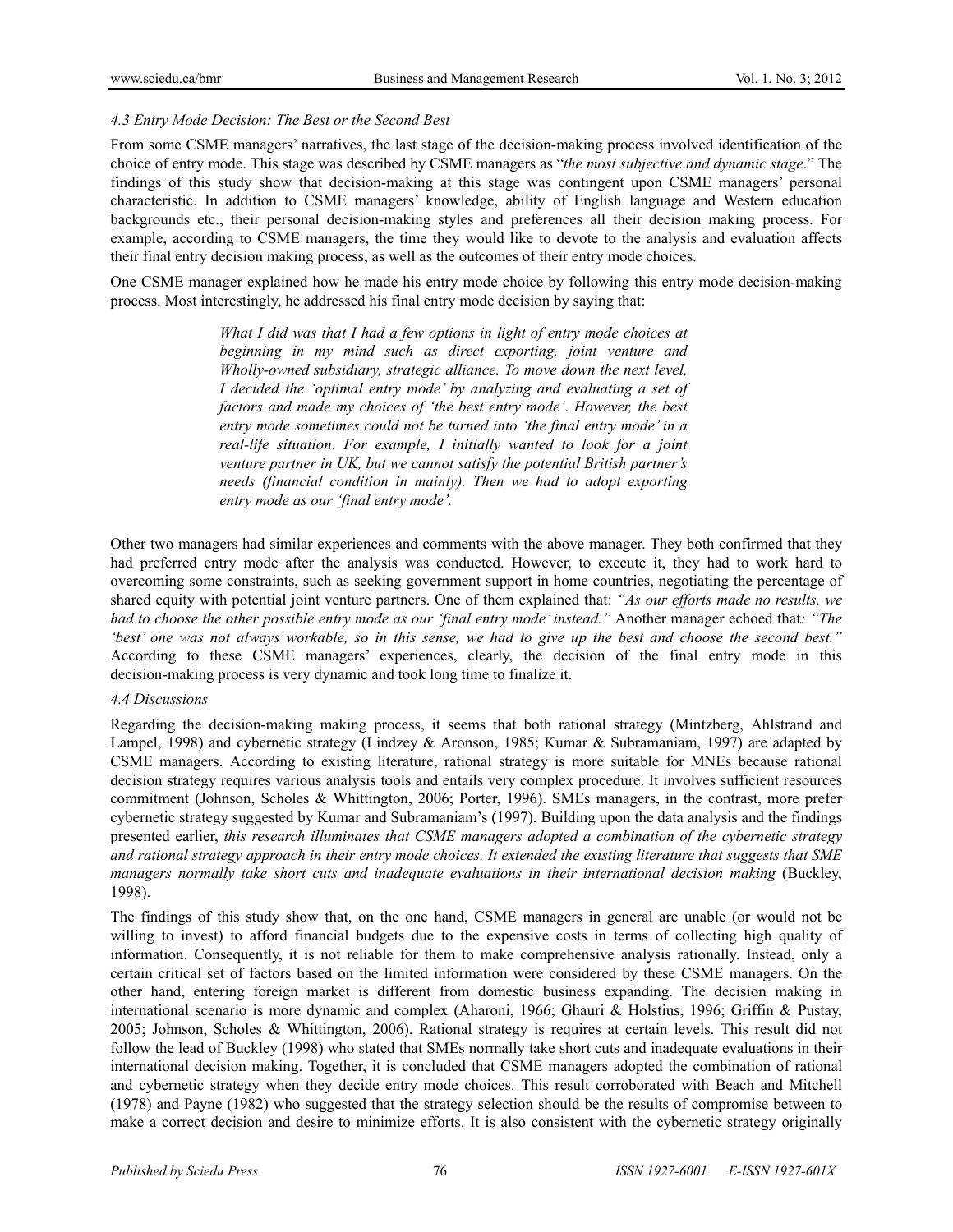from Simon's (1955) and Steinbruner (1974), which has not been empirically tested in the prior studies.

Furthermore, building upon process-oriented models in line with firms' foreign market entry mode choices, this research more explicitly paints a picture of how SME managers made their entry mode choices. According to Root (1998), MNEs often start with examining all entry modes at the same level and then decide the feasible entry modes based on the outcomes of the internal and external analysis. Nevertheless, the findings of this study did not completely support Root's decision making model since CSME managers did not examine all entry modes at the first stage. The different entry modes were only considered at the last stage. In addition, comparing with Kumar and Subramaniam's (1997) five step contingency model, the first three stages (e.g. problem recognition, evaluating time and resources and selection of decision strategy) did not adapt by CSME managers in their entry mode decision-making process in this study. Evidently, CSME managers started with external information gathering related to markets demands and cultural differences in England. Indeed, these CSMEs managers did not clearly know what strategy they were going to adapt initially until they collected the relevant data they needed. The combination of rational and cybernetic strategies was only employed at the data analysis stage. The process-oriented model developed in this study is similar with Kumar and Subramaniam's (1997) contingency model in the step four 'data collection' and the step five 'decision choices of entry mode', but *it clearly brought more details than contingency mode and provided more practical insights for CSME managers in line with their decision- making process of entry mode choices.* 

# **5. Conclusions and Implications**

Foreign market entry mode choice is a critical decision when firms expand their business internationally (Ekeledo & Sivakumar, 1998, 2004; Dunning, 1993). Many existing entry mode studies attempt to identify the influencing factors and their impact on the outcomes of entry mode choices. Very few studies, however, investigate how entry mode decisions are actually made. This paper has made great efforts to explore how SMEs decision makers decide their entry mode choices, especially with the focus on their strategic decision making process. Building upon the experiences of the CSME managers' entry decision making experience, a process-oriented model was developed by integrating different resources in this study (see figure 3).

#### Insert Figure 3 here

As shown in figure 3, this process-oriented model combined different components together in three stages: Information gathering, data processing and making the final entry decision. In deciding what kind information need to be collected, a cybernetic strategy was adopted in the first instance since time, energy and financial constraints prevented SME managers from taking deliberate and rational decision making strategy. When analyzing influencing factors, SME managers attempt more rational compared to the information gathering stage. Finally, a contingent approach is adopted in making the final choices of entry mode. Regarding the entry mode choices, SME managers first made their selection between possible entry modes and rejected entry modes, then followed by choosing the best entry mode they desired. If the 'best' entry mode is not feasible due to some reasons (e.g. financial constraints; political barriers), the 'second best' is selected as their final entry mode choice. Empirically, this study partially confirmed Kumar and Subramaniam's (1997) theoretical assumption in which SME managers follow the hierarchical process, but provides new insights which confirms that SME managers combine rational strategy and cybernetic strategy at different levels.

This study attempts to extend knowledge of SME managers' entry mode choices with focus on CSMEs managers' decision making process in the context of operating in England. Of note, this is the first time that this topic has been empirically studied on the basis of CSMEs operating in a Western developed country. The findings of this study have several implications. First, this research suggests that SME managers attempt to be rational in making their entry mode choices, especially comparing with domestic business decisions. This implies that SME managers should distinguish differences between international and domestic strategic decision making and make good use of firms' resources. The second implication applies to practice on SME managers' entry mode selections. The findings show that a SME, at least in CSMEs investigated in this study, may not adapt the 'best entry mode' after information gathering and data analysis. Instead, the 'second best' in many cases is realistic. Finally, SME managers must aware of the hierarchy structure during the decision making process. In doing this, decision makers can reduce the problems.

It is recognized that this study has a number of limitations as every study does. First, the outcomes of this study are not generalizable due to the nature of the qualitative study. As this study is specific context oriented, practitioners may only apply the findings by considering certain circumstances. The future research may use survey method to overcome this limitation. In addition, the sampled firms are from both manufacturing and service sectors. This could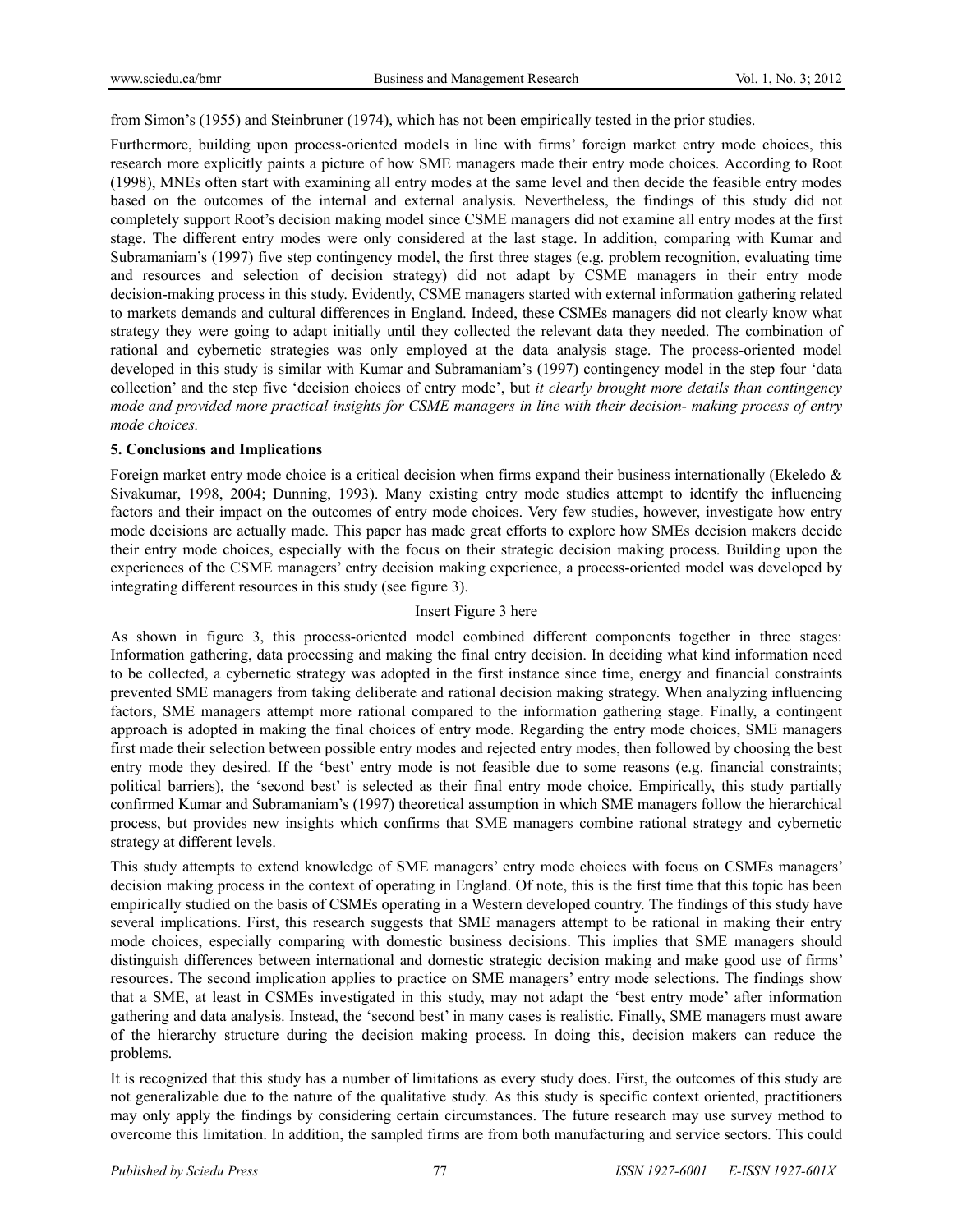potentially lead to the second limitation since manufacturers are different from service firms in many aspects. According to IB leading researchers (Erramilli, 1990, 1991; Erramilli & Rao (1993), research results generated from manufacturing sector may not be applicable to service companies. IB researchers need investigate SMEs' entry mode decision making process by separating the manufacturing and service sectors in the future. Such studies will enhance the understanding of SME managers' decision making behavior.

#### **References**

Agarwal, S. & Ramaswami, S. R. (1992). Choice of Foreign Market Entry Mode: Impact of Ownership, Location and Internalisation Factors*. Journal of International Business Studies*, 23(1), 1-27. http://dx.doi.org/10.1057/palgrave.jibs.8490257

Aharoni, Y. (1966). The Foreign Investment Decision Process. In P. Buckley, & P. N. Ghauri, (Eds.) *The Internationalization of the Firm: A reader* (2<sup>nd</sup> ed.). London: International Thomson Business Press.

Almor, T. (2001). Towards a Contingency View of Market Entry Strategies: Contextual and Strategic Factors. *Journal of Euro-marketing,* 10(1), 5-25. http://dx.doi.org/10.1300/J037v10n01\_02

Alon, I. (2004). International Market Selection for a Small Enterprise: A Case Study in International Entrepreneurship. *SAM Advanced Management Journal,* Winter, 25-32.

Anderson, E. & Gatignon, H. (1986). Modes of Foreign Entry: A Transaction Cost Analysis and Proposition. *Journal of international Business Studies*, 17(3), 1-26. http://dx.doi.org/10.1057/palgrave.jibs.8490432

Beach, L. & Mitchell, T. R. (1978). A Contingency Model for the Selection of Decision Strategies. *Academy of Management Review,* 3, 439-449.

Beer, S. (1959). *Cybernetics and Management.* London: English University Press.

Brouthers, K. D., Brouthers, L. E. & Werner, S. (1999). Dunning's Eclectic Theory and the Smaller Firm: The Impact of Ownership and Locational Advantages on the Choice of Entry-modes in the Computer Software Industry*. Journal of International Business Research*, 5(4), 377-396. http://dx.doi.org/10.1016/0969-5931(96)00019-4

Brouthers, L. E., Brouthers, K. D. & Werner, S. (2000). Perceived Environmental Uncertainty, Entry Mode Choice and Satisfaction with EC-MNC Performance*. British Journal of Management*, 11(3), 183-195. http://dx.doi.org/10.1111/1467-8551.00160

Bryman, A. (2004). *Social Research Methods* (2<sup>nd</sup> ed.). Oxford: Oxford University Press.

Buckley, P. J. (1998). Models of Multinational Enterprise. *Journal of International Business Studies,* 29(1), 21-44. http://dx.doi.org/10.1057/palgrave.jibs.8490023

Coviello, N. E. & McAauley, A. (1999). Internationalization and the Smaller Firm: A Review of Contemporary Empirical Research. *Management International Review,* 39(3), 223-234.

Decker, R. & Zhao, X. (2004). SME Choice of Foreign Market Entry Mode: A Normative Approach. *International Journal of Business Economics,* 3(3), 181-200.

Dunning, J. H. (1988). The Eclectic Paradigm of International Production: A Restatement and Some Possible Extensions. *Journal of International Business Studies*, 19(1), 1-31. http://dx.doi.org/10.1057/palgrave.jibs.8490372

Dunning, J. H. (1998). Location and the Multinational Enterprise: A Neglected Factor. *Journal of International Business Studies,* 29(1), 45-66. http://dx.doi.org/10.1057/palgrave.jibs.8490024

Dunning, J. H. (2000). The eclectic Paradigm as an Envelope for Economic and Business Activity. *International Business Review,* 9(1), 10-29.

Ekeledo, I. & Divakumar, K. (1998). Foreign market entry mode choice of service firms: A contingency perspective. *Journal of the Academy of Marketing Science,* 26(4), 274-292. http://dx.doi.org/10.1177/0092070398264002

Ekeledo, I. & Divakumar, K. (2003). International market entry mode strategies of manufacturing firms and service firms: A resource-based perspective.. *International Marketing Review,* 21(1), 68-101. http://dx.doi.org/10.1108/02651330410522943

Erramilli, M. K. (1991). The Experience Factor in Foreign Market Entry Behavior of Service Firms. *Journal of International Business Studies,* 22(3), 479-501. http://dx.doi.org/10.1057/palgrave.jibs.8490312

Erramilli, M. K. (1990). Entry Mode Choice in Service Industriey. *International Marketing Review,* 7(5/6), 50-62.

Erramilli, M. K. & Rao, C. P. (1993). Service Firms' International Entry-Mode Choice: A Modified Transaction-Cost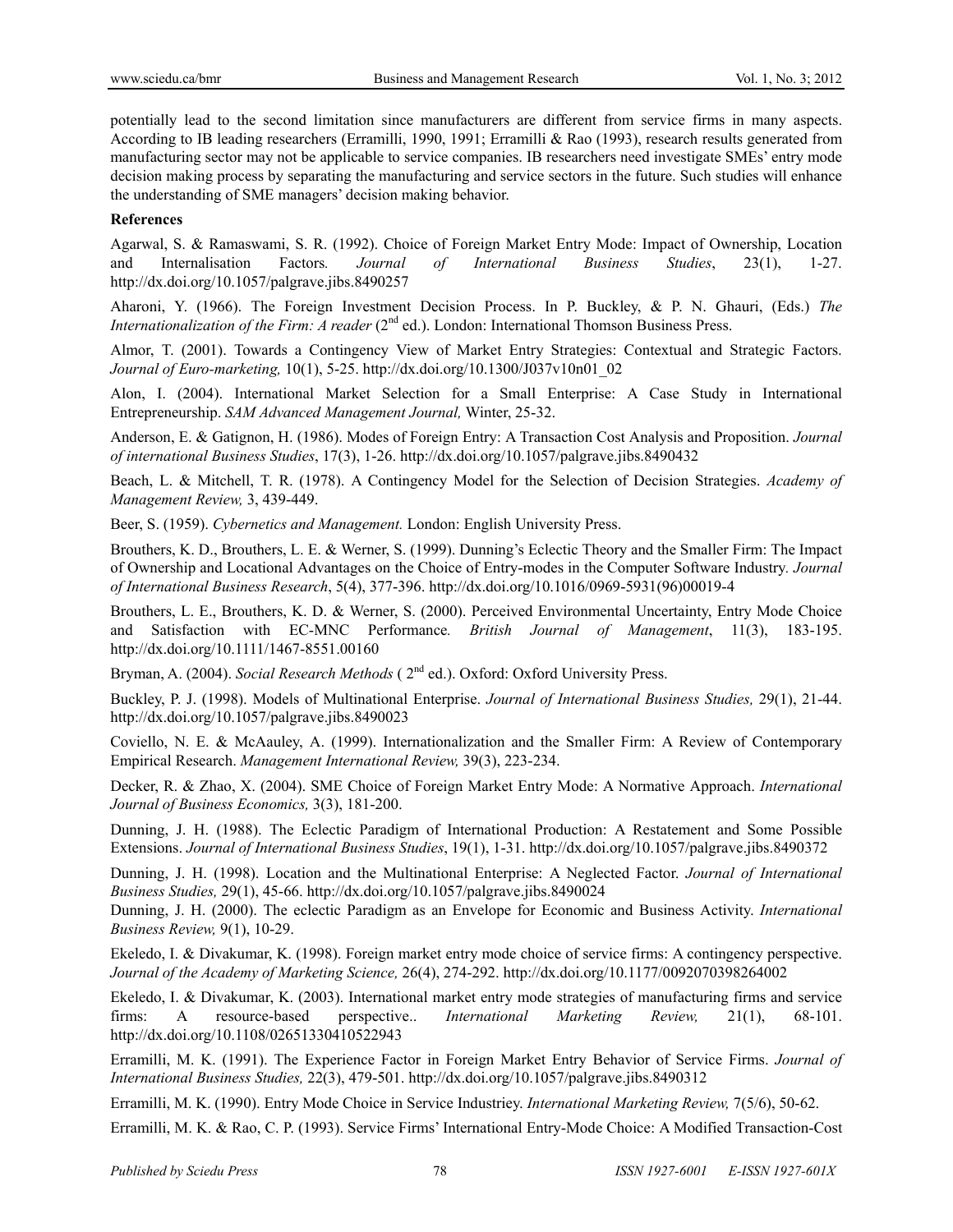Analysis Approach. *Journal of Marketing,* 57(July), 19-38. http://dx.doi.org/10.2307/1251852

Ghauri, P. & Holstius, K. (1996). The Role of Matching in the Foreign Market Entry Process in the Baltic State. *European Journal of Marketing*, 30(2), 75-88. http://dx.doi.org/10.1108/03090569610106671

Griffin, R. W. & Pustay, M. W. (2005). International Business.(4th ed.). Harlow: Prentice Hall.

Hambrick, D. C. & Mason, P. A. (1984). Upper Echelone: The organization as a refelction of its top managers. *Academy of Management Review,* 9, 193-206.

Johanson, J. & Vahlne, J. E. (1977). The international process of the firm-a Mode of knowledge development and increasing foreign market commitments. *Journal of International Business Studies*, 7(4), 23-32. http://dx.doi.org/10.1057/palgrave.jibs.8490676

Johnson, G., Scholes, K. & Whittington, R. (2006). *Exploring Corporate Strategy* (7<sup>th</sup> ed.). London: Prentice Hall.

King, N. (2004). Using Templates in the Thematic Analysis of Text. In C. Cassell, & G. Symon, (eds) *Essential Guide to Qualitative Methods in organizational Research.* London: Sage.

Krueger, R. & Casey, M. (2000). *Focus Groups: A Practical Guide for Applied Research* (3<sup>rd</sup>, ed.). Thousand Oaks: Sage.

Kumar, V. & Subramaniam, V. (1997). A Contingency Framework for the Mode Entry Decision. *Journal of World Business*, 32(1), 53-72. http://dx.doi.org/10.1016/S1090-9516(97)90025-0

Lindzey, G. (1985). *The Handbook of Social Psychology.* New York: Random House.

Lu, J. W. & Beamish, P. (2001). The Internationalization and Performance of SMEs. *Strategic Management Journal.*  22, 565-586. http://dx.doi.org/10.1002/smj.184

Mintzberg, H.; Ahlstrand, B. & Lampel, J. (1998). *Strategy Safari* . New York: Free Press.

Nadin, S. & Cassell, C. (2004). Using data marices. In C. Cassell, & G. Symon, (Eds). *Essential guide to qualitative methods in organizational research.* London: Sage.

Nagel, A. (1981). Strategy Formulation for the Smaller Firms: A practical Approach. Long Range Planning, 14(4), 115-120. http://dx.doi.org/10.1016/0024-6301(81)90129-1

Nakos, G., Brouthers, K. D. & Moussetis, R. (2002). Entry Mode Choice of SMEs in Central and Eastern Europe', *Entrepreneurship: Theory & Practice.* 27 (1), 47-63. http://dx.doi.org/10.1111/1540-8520.271003

Nielsen, B. B. & Nielsen, S. (2011). The role of top management team international orientation in international strategic decision-making: The choice of foreign entry mode. *Journal of World Business,* 46, 185-193. http://dx.doi.org/10.1016/j.jwb.2010.05.003

Pan, Y. & Tse, D. K. (2000). The Hierarchical Model of Market Entry Modes. *Journal of International Business Studies*, 31(4), 535-554. http://dx.doi.org/10.1057/palgrave.jibs.8490921

Payne, J. W. (1978). Contingent Decision Behavior. *Psychological Bulletin,* 92(2), 382-402. http://dx.doi.org/10.1037/0033-2909.92.2.382

Reid, S. (1981). The Decision-Maker and Export Entry and Expansion. *Journal of International Business 1Studies,*  Fall, 101-112.

Root, F. R. (1994). *Entry Strategies for International Markets.* San Francisco,:Jossey-Bass Publishers.

Schwenk, C. (1988). The cognitive perspective on strategic decision making. *Journal of Management Studies,* 25(1), 41-55. http://dx.doi.org/10.1111/j.1467-6486.1988.tb00021.x

Simon, H. A. (1955). A behavioural model of rational choice. *Quanterly Journal of Economic.* 

Steinbruner, J. D. (1974) *The Cybernetic Theory of Decision.* Princeton: Princeton University Press.

Strauss, A. & Corbin, J. C. (1998). Basic of qualitative research: Techniques and procedures for developing grounded theory  $(2^{nd}$  ed.). Thousand Oaks: Sage.

Young, S., Hood, N. & Hamill, J. (1988) *Foreign Multinationals and the British Economy*. London: Croom Helm.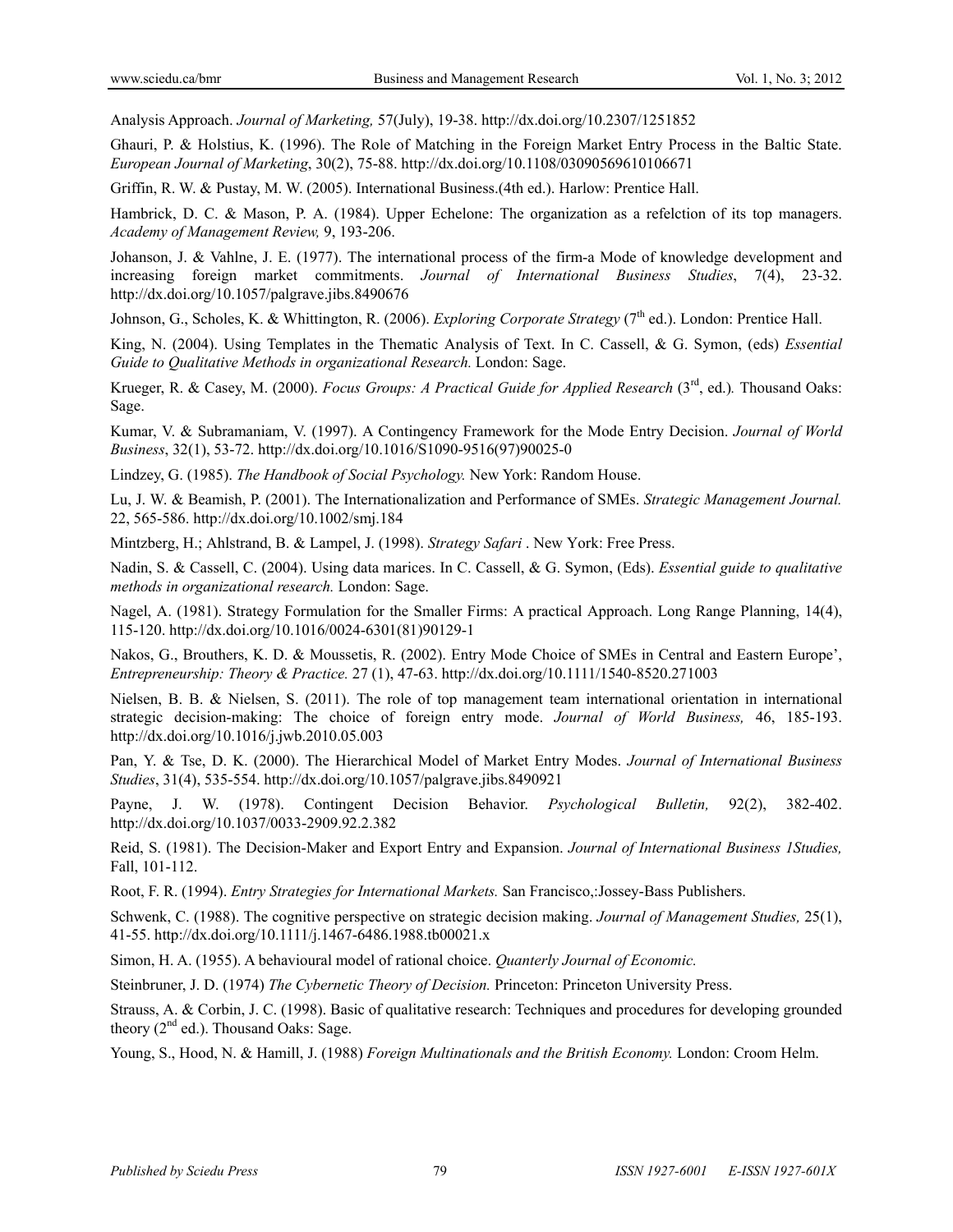

Figure 1. Foreign market entry decision process

Source: Root (1994) *Entry Strategies for International Markets.* 

San Francisco: Jossey-Bass Publishers.





Source: Adapted from Kumar and Subramaniam (1997) 'A contingency framework for the mode of entry decision'. *Journal of World Business,* 32(1), pp53-72.